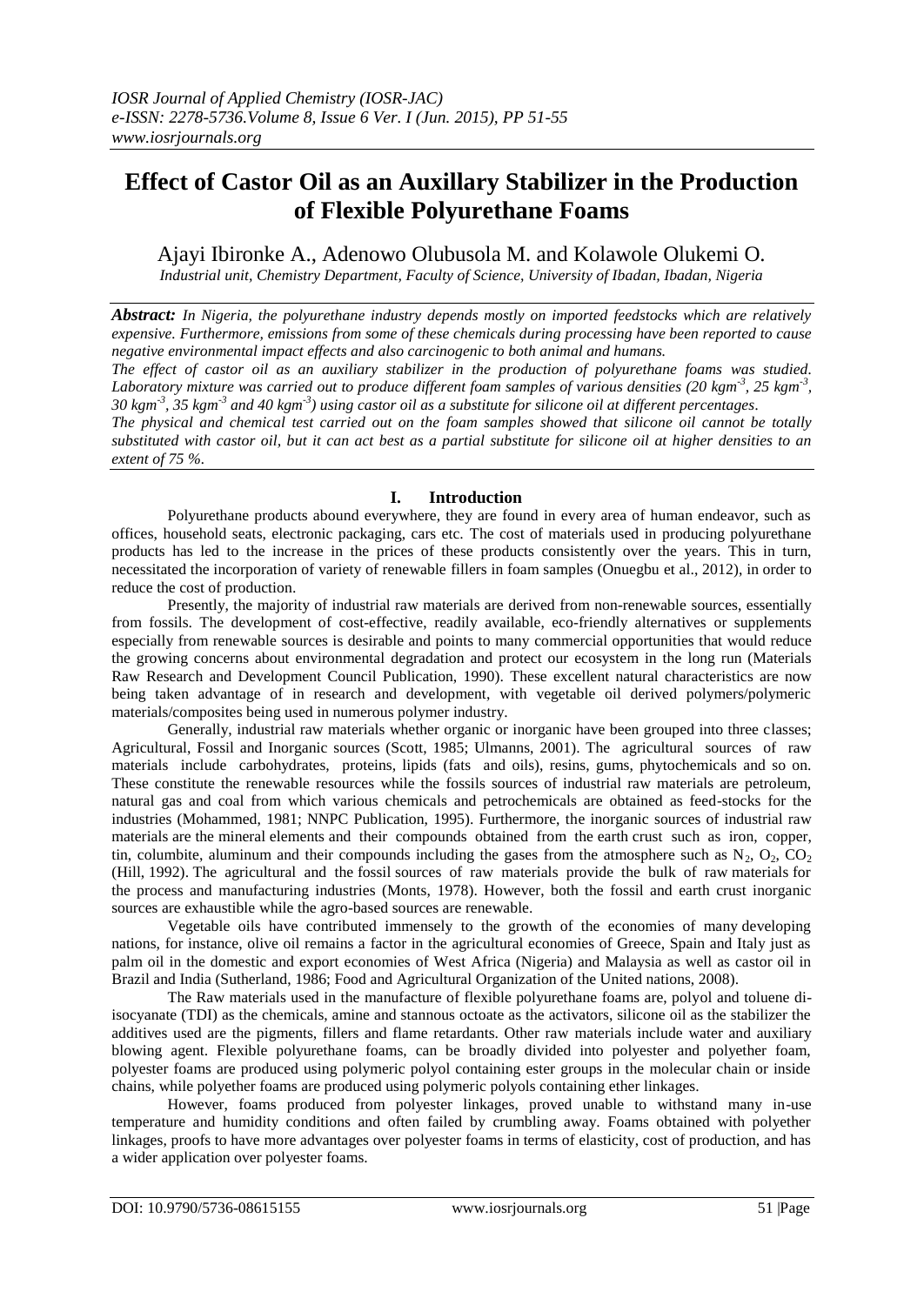Silicone oil is light colored and moderately viscous liquid, for any given foam formulations, a minimum level of silicone oil is required to have well-structured foam. The silicone oil is used as surfactant which acts as an emulsifier, lowers bulk surface tension, enhances the formulation of cells, prevents cell collapse and also aids the introduction of solid into the foam production. The cost of purchase and importing silicone oil into the country is relatively high, it is therefore, imperative to find a suitable raw material to act as stabilizer in the production of polyurethane foam in place of silicone oil, to cushion the high cost of importing polyol.

Castor oil is readily distinguishable from other oils by its high specific gravity, viscosity and acetyl value and by the presence of –OH group on the main fatty acid. The double bond and –COOH group are the functional groups responsible for the large number of reactions of industrial importance (Naughton, 1974). It is a colorless to very pale yellow liquid with mild or no odor or taste. Its boiling point is 330 °C and its density is 961 kg/m<sup>3</sup> (Aldrich Handbooks, 2003). It is a triglyceride in which approximately 90 percent of fatty acid chains are ricinoleic acid. Oleic and linoleic acids are the other significant components (Morrison, 1991). Ricinoleic acid, a monounsaturated, 18-carbon fatty acid, is unusual in that it has a hydroxyl functional group on the 12 th carbon, this properties therefore enhances the choice of castor oil as a replacement for silicone oil in this research work.

In this study, flexible polyurethane foams were produced using locally sourced castor oil at different ratios. The physio-mechanical and various mechanical test analyses were done on the sample foam produced, and they were also compared with polyurethane foams produced with 100 % polyether polyol.

Ogunfeyitimi et al. (2012), studied the use of castor oil as a reactive monomer in the synthesis of flexible polyurethane foam; he indicated that castor oil can be blended up to 25 % with polyether polyol in the flexible polyurethane formulation. He established that the products of this formulation can be used for all flexible application. He reported that 30% blend of castor oil with polyether showed a wide variations from the national standard recommended values with respect to density, porosity, compression and elongation test. Also, the cost benefit analysis done showed that the flexible polyurethane produced showed a significant decrease of about 10% when compared with foams produced with 100% polyol.

Dalen et al. (2014), also studied effects of low castor oil on mechanical properties of polyurethane foams, theyexplore and exploit alternative nonconventional or supplement local sources of raw materials such as castor oil for the commercial manufacture of polyurethane foams in our quest for local content development. He showed that castor oil properties compare reasonably with those of conventional and polymer polyols.

# **II. Materials And Methods**

**Foam preparation:** The method described by (Ogunleye et al., 2008) was employed in foam preparation, based on the formulation for the various densities involved, mixing ratio of silicone oil and castor oil was included to a mixture containing laboratory mix formulation. The control experiment for each density was without castor oil. When homogeneity in the mixing was achieved with the use of a wooden stirrer, the mixture was quickly poured into the mould. After 5-10 mins, depending on how fast the rising time is, it was removed from the mould and the mould was then prepared for the next experiment.

**Laboratory mixture:** This was carried out by carefully formulating with respect to the different densities involved. Certain amount of polyol was measured into 5 L volume bowl. Other reagents such as water, amine, stannous octate, pigments, methylene chloride were also measured and added as needed. The mixture was stirred thoroughly with the aid of a wooden stirrer for about 30 s. TDI was then added and stirred more vigorously to ensure a homogeneous mixing. The mixture was then poured into a metal mould with paper lining and the mixture began to rise up. The rising time for the various experiments was noted.

After 10 mins, the box foam was removed from the mould and the paper lining was removed from the surface of the foam. The box foam was then left to cure for 24 hrs at normal room temperature (25  $^{\circ}$ C) after which a vertical cutter machine was used to cut the foam into various layers and shapes for physical tests to be carried out.

**Density tests:** The dimensions to the test-pieces were measured with the aid of a measuring tape. The values were in centimeter which was converted into meter. The weight of the test-pieces was also taken using a well calibrated weighing balance; the values were taken in grams and converted to kilograms. The sample weight was divided by its volume to give the density.

Density= Mass

Volume

**Indentation test**: The foam sample was placed on an indentometer which is used to determine the hardness of the foam sample. The height of the foam sample was inputted into the machine. The hardness of the foam was the displayed after 10 minutes on the Read-out at 25 %, 40 % and 65 % hardness of the foam.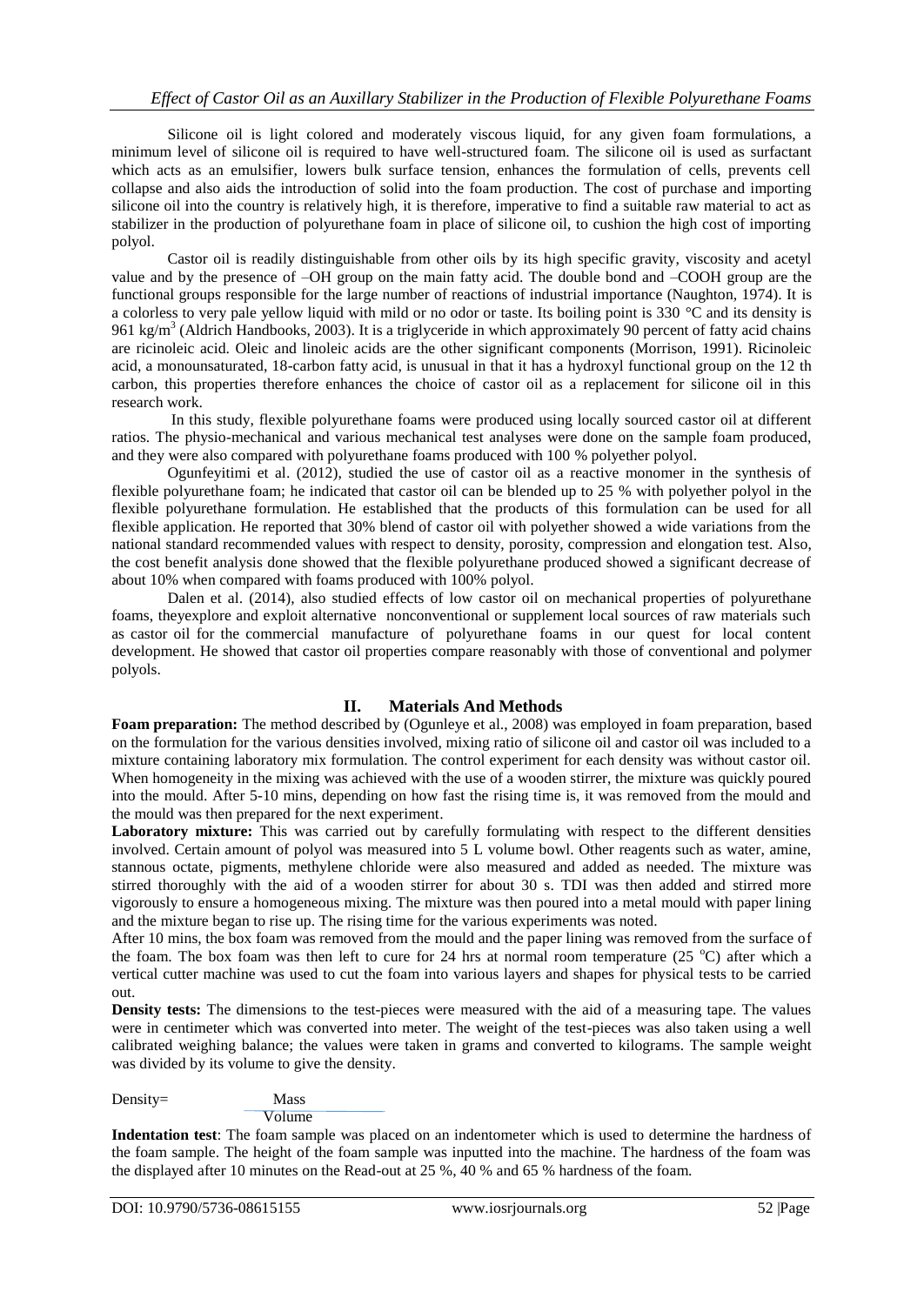**Compression test**: A cubic shape of the foam sample was placed under a compression set instrument for 22hours, and when removed was allowed to stay for 30 minutes. The thickness of the foam was measured with the aid of a measuring tape before and after placing it in the compression set.

Compression test =  $(T_0-T_1) \times 100$  $T_0$ 

Where: T0 is the original thickness of the test sample

T1 is the thickness of the test sample after recovery.

This test, is used to check for the for the resilience i.e. the ability of the foam sample to return back to its initial height, thickness and form after a particular load is placed on it.

**Tensile strength and elongation test**: Foam samples were die-cut (dumb-bell shaped) with the aid of a dumbbell machine. The thickness of the foam samples were determined by placing it in the grips of the testing machine. Care was taken to see that it was symmetrically positioned in order to ensure that tension was well distributed uniformly over the cross section. The machine was stated at this point and the tensile strength and the distance between the inside edges of the two reference lines was measured immediately prior to break of the foam to pieces.

## **III. Results And Discussion**

**Effect of castor oil on foam rising time:** It was observed that from the formulations of the various densities, the rising time of the control experiment was higher than the subsequent ones that require substitution of castor oil with silicone oil at different percentages. It was also observed that when the quantity of castor oil exceeded that of silicone oil in 20 and 25 densities foam**,** the foam collapsed while carrying out the laboratory mix. At larger densities, of 30, 35, and 40 densities, the substitution exceeded 50 % to 75 %, 85 % and 66 % respectively. The decrease in rising time might be due to the fact that the mixture became too viscous.

**Effect of castor oil on density:** It was observed that the foams produced increases in density as the quantity of castor oil increases. Increase in the densities of foam samples can be with increase in castor oil, can be due to high viscosity caused by the presence of castor oil which improve homogeneity of the mixture because of its oleo chemical biding nature of castor oil, this improved emulsification and binding actions improves the foam's structure and linkages of foam cells and hence the increased densities.

**Effect of castor oil on the index:** It was observed that the hardness varied to a particular extent with increase in castor oil. Silicone oil aside the fact that it acts as an emulsifier, it also increase the hardness of foam.

**Effect of castor oil on the compression set**: There is an indication of better ability of the foam to recover after compression with increase in castor oil in higher densities than the lower densities. This may be due to the fine structure nature of the foam cells formed as a result of the ole chemical activated of castor oil in the mixture. The void age fraction is reduced and hence the improved recovery ability.

**Effect of castor oil on the tensile strength and elongation:** it was gathered from the lab mix carried out that as the castor oil increases, the strength and elasticity of the foam samples under tension declined but still within the acceptable limit of standard. This trend can be attributed to the hardness index of the foam which ordinarily has an inverse relationship with the elongation and tensile strength.

## **IV. Conclusion**

It was observed from the physical test carried out that castor oil can act best as a partial substitute for silicone oil at higher densities to an extent of 75 %. The tensile strength and elongation of foam samples, in some instances declined with increased castor oil, but however compared favorably with the control foam samples. Since the main aim of business is to make profit, the use of castor oil as an auxiliary stabilizer in the production of higher density foams such as 30 kgm<sup>-3</sup>, 35 kgm<sup>-3</sup> and 40 kgm<sup>-3</sup> densities, since castor oil is renewable, biodegradable, hence its ecofriendly and readily available in the market at low cost compared to silicone oil which has to be imported into the country.

#### **References**

- [1]. Aldrich Handbooks of Fine Chemicals and Laboratory Equipment, Sigma-Aldrich, "Castor", IENICA; 2003.
- Dalen, M.B., Ibrahim, A.Q., and Adamu, H. M. (2014). Effects of Low Castor Oil on Mechanical Properties of Polyurethane Foams British Journal of Applied Science & Technology, 4(18): 2661-2683.
- [3]. Food and Agricultural Organization of the United Nations, Economic and Social department (2008). Top ten Castor Oil seed producers.
- [4]. Hill, W.J. (1992). Chemistry for changing Times, Sixth Edition, Macmillan publications Comb. New York. 541(551):615–625.
- [5]. Materials Raw Research and Development Council Publication, 1990. 2<sup>nd</sup> Edition, Raw Materials Sourcing for Manufacturing in Nigeria, a Synthesis of Reports of Ten Techno-Economic Surveys of ten Industrial Sectors in Nigeria; 21-30.
- [6]. Mohammed, S. (1981). Fatty Acids as Indigenous Resources for possible industrial applications, Pakistan Journal of Scientific and Industrial Researc; 24(1): 25–30.
- [7]. Monts, L.T., Kohlkase, W.L. (1978). Selective hydrogenation of Soy bean oil: Effect of pressure on Copper Catalysis, Journal of America Oil Chemist Society; 55(4):402–403.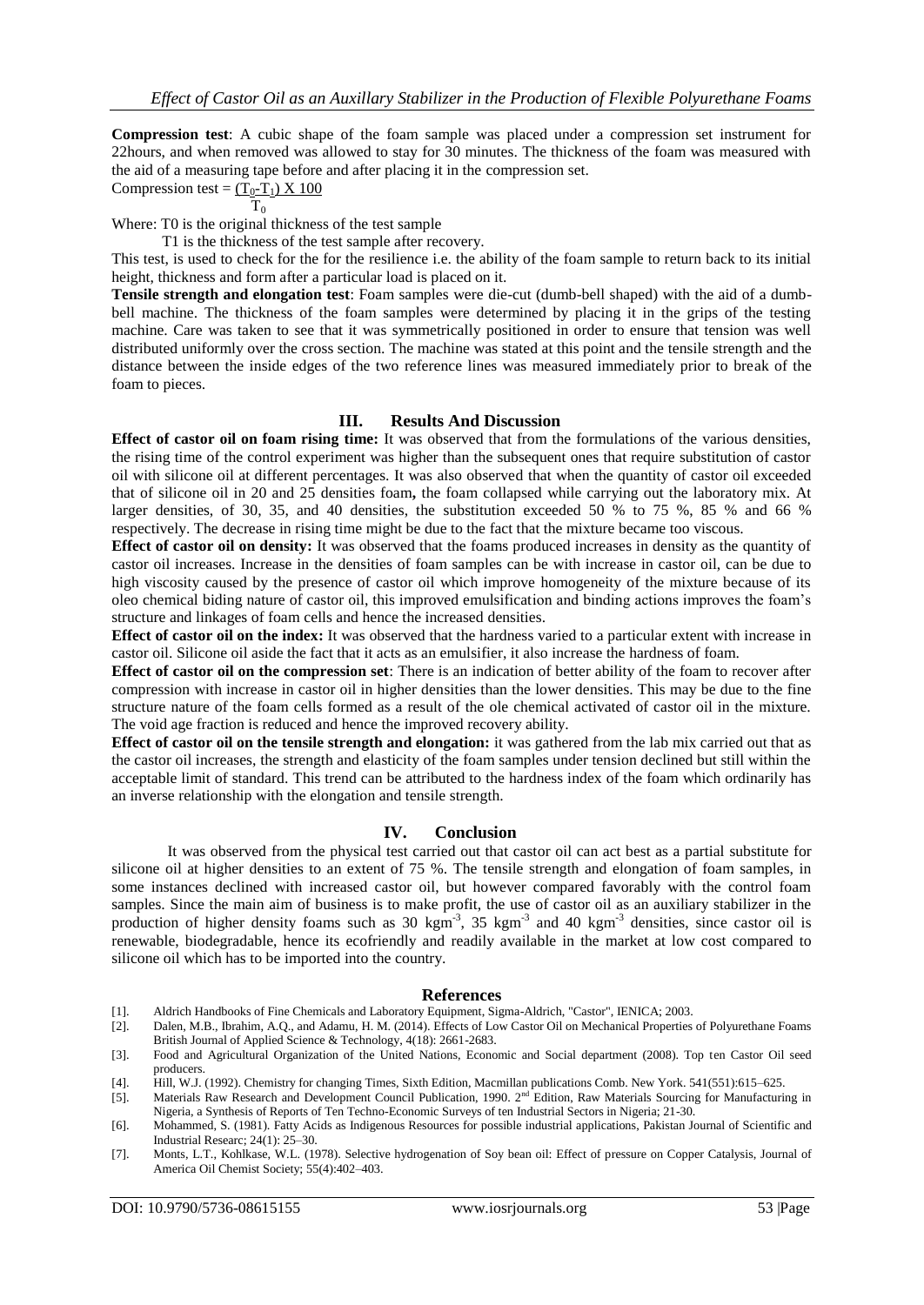- [8]. Morrison, T., Robert, B.N.R. (1991). Organic Chemistry 5<sup>th</sup> Edition Allyn and Bacon Inc., Newton, Massachusetts, U. S. A., 681– 684.
- [9]. Naughton, C.F. (1974). Production chemistry and commercial applications of various chemicals from castor oil. Journal of American Oil Chemist Society. 51(1):15-21.
- [10]. NNPC Publication. (1995). History of Crude Oil Marketing in Nigeria.<br>[11]. Ogunfeyitimi, O.S., Okewale, A.O. and Igbokwe, P.K. (2012). The us
- Ogunfeyitimi, O.S., Okewale, A.O. and Igbokwe, P.K. (2012). The use of castor oil as a reactive monomer in synthesis of flexible polyurethane foam. International Journal of Multidisciplinary Sciences and Engineering. Vol. 3: 356-365**.**
- [12]. Ogunleye, O.O., Oyawale, F.A. and Suru, E. (2008). Effect of castor oil on the physical properties of polyether based flexible polyurethane foam. Advances in Natural and Applied Sciences. Vol. 2 (1): 10-15.
- [13]. Onugbu,T.U., Umoh, E.T. and Iwachukwu, I.E. (2012). Flame retardant effects on flexible polyurethane foam treated with potassium sulphate. ARPN Journal of Science and Technology. Vol. 2: 235-245.
- 
- [14]. Scott, A. (1985). Natural Resources Economics, Edited, Clarendon Press Oxford. 15(20):173–195. [15]. Sutherland, J.P., Varnam, A.H. (1986). Evans MG. Food Quality Control; Wolfe Publication Limited London. Pp; 126–130. [16]. Ulmanns, H. (2001). Encyclopedia of Industrial Chemistry, sixth edition, electronic release,
- [16]. Ulmanns, H. (2001). Encyclopedia of Industrial Chemistry, sixth edition, electronic release, Pergamon Press, London.

|                      |       |                          | <b>Table 1: Density Formulation</b> |                                    |                          |  |
|----------------------|-------|--------------------------|-------------------------------------|------------------------------------|--------------------------|--|
| <b>RAW MATERIALS</b> |       |                          |                                     |                                    |                          |  |
|                      | 20D   | 25 <sub>D</sub>          | 30 <sub>D</sub>                     | 35 <sub>D</sub><br>40 <sub>D</sub> |                          |  |
| Polyol               | 600.0 | 700.0                    | 600.0                               | 660.0                              | 660.0                    |  |
| TDI                  | 300.0 | 349.0                    | 227.0                               | 235.0                              | 229.0                    |  |
| Water                | 25.0  | 29.0                     | 18.0                                | 18.0                               | 16.0                     |  |
| Amine                | 2.0   | 2.0                      | 2.0                                 | 2.0                                | 2.0                      |  |
| Methylene chloride   | 20.0  | $\overline{\phantom{0}}$ |                                     |                                    | $\overline{\phantom{a}}$ |  |
| Silicone oil         | 5.0   | 4.0                      | 5.0                                 | 4.0                                | 4.0                      |  |
| Tin                  | ٠     | 1.3                      | 0.8                                 | 0.83                               | 0.7                      |  |
| Pigment              |       | Yellow,<br>15.0          | <b>Black</b> , 15.0                 | <b>Blue</b> , 15.0                 | Pink, 15.0               |  |

#### **Table 2:** Variation of Silicone Oil with Castor Oil

| Set up                   | Ctrl | Exp <sub>1</sub> | Exp 2 | Exp <sub>3</sub> | Exp <sub>4</sub> | Exp 5 | Exp 6      | Exp 7      | Exp 8      | Exp 9                    |
|--------------------------|------|------------------|-------|------------------|------------------|-------|------------|------------|------------|--------------------------|
| Wt of silicone $(g)$     | 5.00 | 4.50             | 4.00  | 3.50             | 3.00             | 2.50  | 2.00       | 1.50       | 1.00       | 0.50                     |
| @20 D                    |      |                  |       |                  |                  |       | $\epsilon$ |            |            |                          |
| Wt of castor oil $(g)$   | 0.00 | 0.50             | 1.00  | 1.50             | 2.00             | 2.50  | 3.00       | 3.50       | 4.00       | 4.50                     |
| Wt of Silicone oil $(g)$ | 4.00 | 3.50             | 3.00  | 2.50             | 2.00             | 1.50  | 1.00       | 0.50       | 0.00       | $\overline{\phantom{0}}$ |
| @ 25D                    |      |                  |       |                  |                  |       | $\epsilon$ |            |            |                          |
|                          |      |                  |       |                  |                  |       |            |            |            |                          |
| Wt of Castor oil $(g)$   | 0.00 | 0.50             | 1.00  | 1.50             | 2.00             | 2.50  | 3.00       | 3.50       | 4.00       | ٠                        |
| Wt of Silicone oil $(g)$ | 5.00 | 4.50             | 4.00  | 3.50             | 3.00             | 2.50  | 2.00       | 1.50       | 1.00       | 0.50                     |
| @ 30D                    |      |                  |       |                  |                  |       |            |            | $\epsilon$ |                          |
|                          |      | 0.50             |       |                  |                  |       |            |            |            |                          |
| Wt of Castor oil $(g)$   | 0.00 |                  | 1.00  | 1.50             | 2.00             | 2.50  | 3.00       | 3.50       | 4.00       | 4.50                     |
| Wt of silicone oil $(g)$ | 4.00 | 3.50             | 3.00  | 2.50             | 2.00             | 1.50  | 1.00       | 0.50       | 0.00       | $\overline{\phantom{0}}$ |
| @ 35D                    |      |                  |       |                  |                  |       |            | $\epsilon$ |            |                          |
|                          |      |                  |       |                  |                  |       |            |            |            |                          |
| Wt of Castor oil $(g)$   | 0.00 | 0.50             | 1.00  | 1.50             | 2.00             | 2.50  | 3.00       | 3.50       | 4.00       | $\overline{\phantom{a}}$ |
| Wt of Silicone oil $(g)$ | 4.00 | 3.50             | 3.00  | 2.50             | 2.00             | 1.50  | 1.00       | 0.50       | 0.00       | $\overline{\phantom{a}}$ |
| @ 40D                    |      |                  |       |                  |                  |       | $\epsilon$ |            |            |                          |
|                          |      |                  |       |                  |                  |       |            |            |            |                          |
| Wt of Castor oil $(g)$   | 0.00 | 0.50             | 1.00  | 1.50             | 2.00             | 2.50  | 3.00       | 3.50       | 4.00       | $\overline{\phantom{a}}$ |
|                          |      |                  |       |                  |                  |       |            |            |            |                          |

Exp= Experiment

Ctrl = control

W<sub>t=</sub> weight